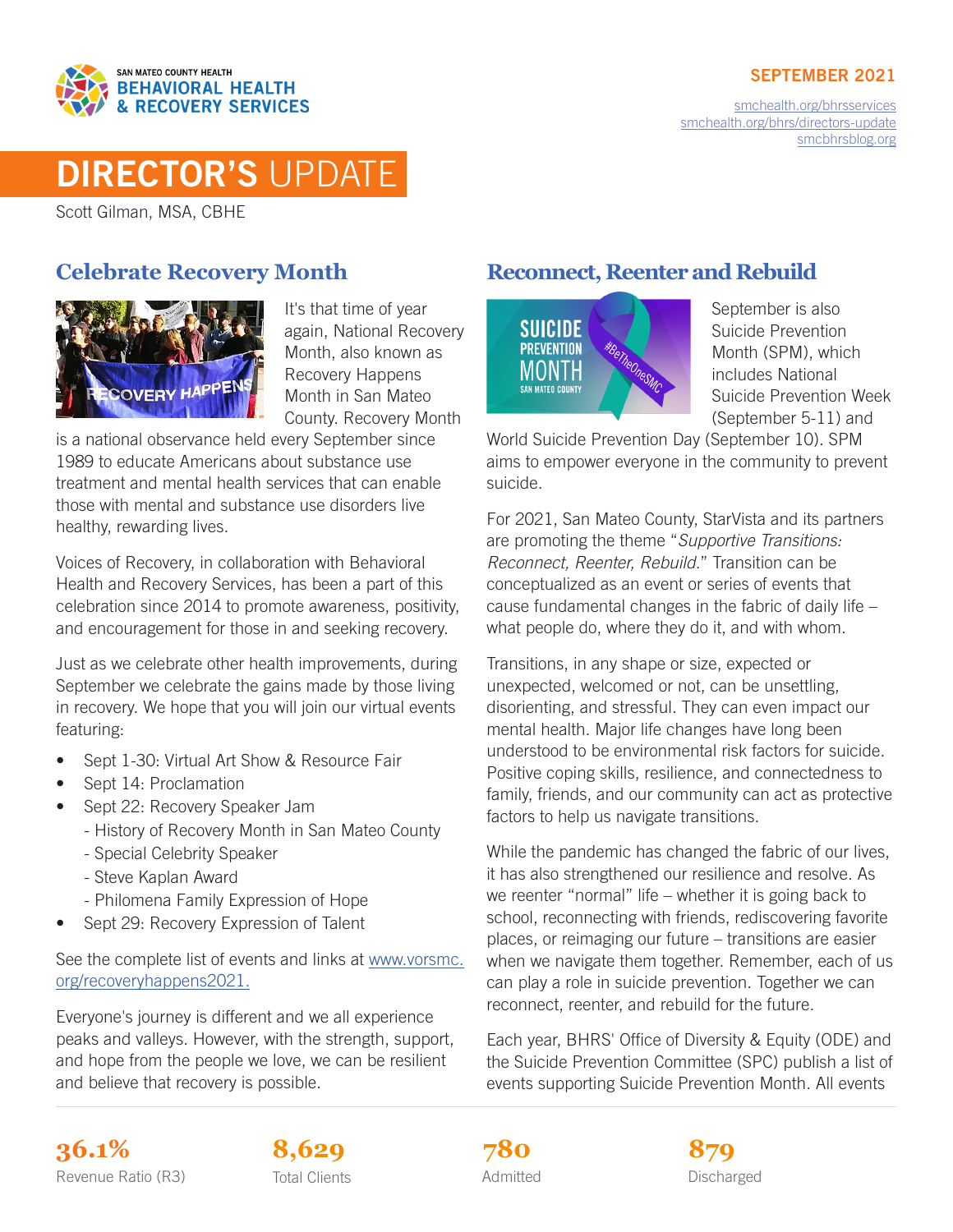are free (unless otherwise noted) and open to the public. This year, events will be in-person and/or virtual.

To see the full list of events and learn more about how you can advocate for suicide prevention throughout September, visit [SMCHealth.org/Suicide-Prevention-Month](http://SMCHealth.org/Suicide-Prevention-Month).

## **AOD Clients Highly Satisfied**



California counties opting into the Drug Medi-Cal Organized Delivery System Waiver (DMC-ODS) are required to collect and submit client satisfaction data annually for clients served by BHRS' contracted substance use

disorder programs. The validated Adult Treatment Perception Survey (TPS) was developed by UCLA to collect and assess client satisfaction outcomes for the California Department of Health Care Services (DHCS).

The survey measures client satisfaction with access to and services from the substance use disorder system of care, and provides a snapshot of the adult population receiving treatment in San Mateo County. The survey was grouped into five domains for analysis (access, quality and appropriateness, care coordination, outcome services, and general satisfaction).

Eighteen treatment providers participated in the 2020 survey and 175 surveys were completed (92.6% in English, 7.4% in Spanish; 54% online, 43% on paper, and 3% via phone).

We received a 94% overall client satisfaction rating – our highest-ever score. Clients were also highly satisfied in 9 of the 14 questions asked, including "being treated with respect" and "feeling welcomed." Of the clients surveyed, 86% received any telehealth services, with 41% receiving all or most all of their services via telehealth, and 37% utilized telehealth very little or not at all.

One client commented, "I learned the path to sobriety and live a richer, fuller and healthier life," while another said, "As many times as I have relapsed, I appreciate the open-door policy that each staff member has shown me here at Palm Ave Detox."

BHRS' Alcohol & Other Drug Services has been administering the TPS Survey since the Organized Delivery System began in 2017. Over the last four years, access, quality, care coordination, outcome, and satisfaction measures have remained consistently high, with slight increases each year.

On questions regarding convenient locations, clients choosing treatment goals, clients being treated with respect, cultural sensitivity, coordination with mental health providers, clients feeling welcomed, overall satisfaction with services, clients receiving the help they need, and clients recommending the agency, we received our highest scores to date in the 2020 survey. See an overview of the [survey results](https://www.smchealth.org/sites/main/files/aod_client_survey_dmc_ods_tps_2020.pdf).

## **David Lewis Award**



Congratulations to William Alexander, 2021 recipient of the San Mateo County Mental Health & Substance Abuse Recovery Commission's David Lewis Award, which recognizes outstanding contributions towards recovery.

William has overcome homelessness and addiction and has made an extraordinary difference in the lives of people with substance misuse disorders. Three years ago, William was homeless and addicted. He prayed for a miracle, and got one. With a hand up from a police officer and a pastor, William received the chance he needed to overcome homelessness and addiction.

After rehabilitation and recovery, William was placed at a sober living home, that he now manages. He helps new residents assimilate to sober living and assists others on their path to recovery. He is a role model and a mentor to those living in the home.

William advocates for the unsheltered communities and assists them in any way he can. He shares his lived experience, dispelling the stigma of addiction and recovery. William volunteers in his community and sits on a Community Advisory Council, working on innovative solutions to solve homelessness and help those addicted.

He is a great example that homelessness and addiction can be overcome and that a good, productive life is possible. William now helps others by offering the "hand up" that people need on their journeys to recovery.

#### **Our Common Ground Shines**

The pandemic has been incredibly difficult and harrowing for individuals seeking treatment and recovery in San Mateo County. A cursory internet or literature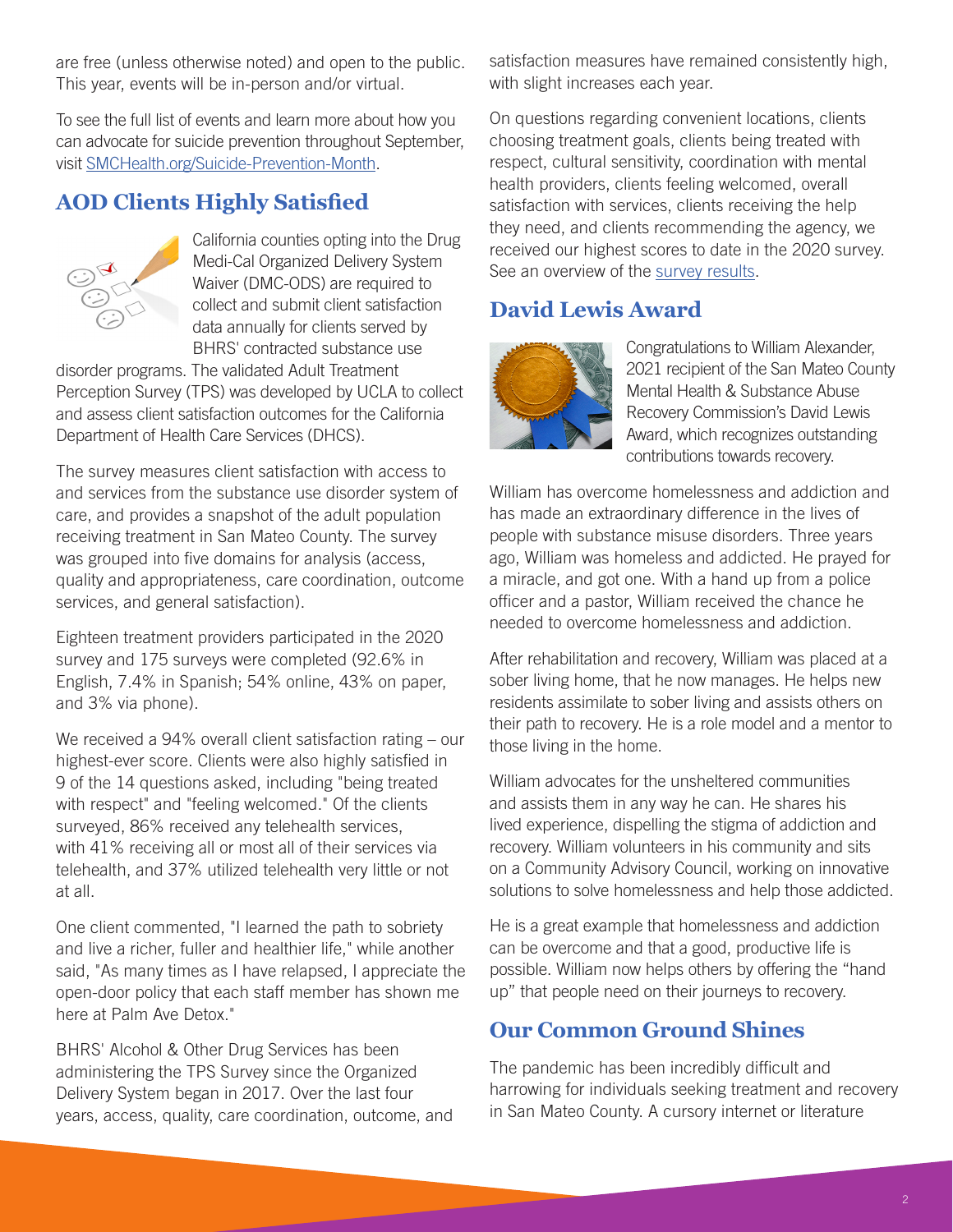

search will reveal grim statistics and trends that this population has suffered and continues to endure. Therefore, it is important to highlight the victories and the hope that the pandemic has brought to the

recovery community. In honor of "Recovery Happens" month in September, we honor one program that stood out by serving and instilling hope in this community: "Our Common Ground (OCG)."

During the pandemic, OCG has been courageous and flexible, adapting quickly as needs changed. They continued admissions, created a quarantine wing, and never dropped their bed census. They actually significantly increased their client completions or graduations this year compared to the prior two years. On September 30, OCG's graduation ceremony will feature the highest number of graduates in their 58 year history. This is a remarkable accomplishment!

OCG's blend of programmatic structure, client accountability and centeredness, veteran clinical and residential staff, and enhanced mental health supports in recent years have paid off and served the recovery community well. We are fortunate to have programs like OCG in our system of care that help clients lead sober, drug free and fulfilling lives.

## **COVID-19 Update**



Cases of COVID-19 are once again rising. Our top goal is to keep our consumers and staff as safe as possible.

Delta variant and vaccination: It is estimated that about 90% of all

positive COVID-19 tests are showing the Delta variant. The Delta variant spreads quickly and the best way to stay safe is to get vaccinated, continue masking, avoid large crowds, and practice hand hygiene.

All three COVID-19 vaccines available (Pfizer, Moderna and J&J) are effective. They prevent severe illness, hospitalization, and death in those fully vaccinated. Visit the San Mateo County Health website at [www.](http://www.smchealth.org/coronavirus) [smchealth.org/coronavirus](http://www.smchealth.org/coronavirus) to schedule your vaccination.

Third vaccine dose for immunocompromised individuals (booster shot): Based on the latest guidance from the Centers for Disease Control and Prevention (CDC) and authorization by the Food and Drug Administration (FDA), San Mateo County along with other healthcare systems are preparing to provide a third dose of either the Pfizer or the Moderna COVID-19 vaccine to people with significantly weakened immune systems. At this time, a third vaccine dose is not recommended for others.

**Masking:** The California Department of Public Health recently published new statewide masking guidelines. This step also aims to protect people against the Delta variant. The guidelines require masks for everyone, whether vaccinated or not, in public indoor settings. San Mateo County requires masks in all county operated locations.

Child safety: For children, a mask or face covering is a safe and effective step to prevent the spread of illness. Wearing a mask, distancing, and handwashing are important habits to encourage. These steps also protect grandparents and medically vulnerable consumers, friends and relatives when children visit.

At the time of writing (August 23, 2021) the FDA has not authorized COVID-19 vaccine for children under 12.

#### **MHSA Announcements**

#### Full Service Partnership Workgroup

MHSA prioritizes Full Service Partnership (FSP) services for individuals living with a serious mental illness. If you are interested in joining a time-limited FSP workgroup to explore FSP priority outcomes and service improvements, we ask that you:

- Complete this short [interest survey](https://www.surveymonkey.com/r/MHSAWorkgroup) ASAP
- Commit to attending all three (3) meetings on Sep. 2, Oct. 7 and Nov. 3, from 3:00 - 4:30 pm

The workgroup is limited to 10-12 individuals. See the [flyer](https://www.smchealth.org/bhrs/mhsa) on the MHSA wepage (under announcements) for more information.

#### Next MHSA Steering Committee Meeting

The MHSA Steering Committee is open to the public to provide input, make recommendations and stay up-to-date on MHSA developments and ongoing programming. The next meeting is September 2, 3:00 pm – 4:30 pm. More details in this [flyer](https://www.smchealth.org/sites/main/files/mhsa_steering_cmttee_flyer_090221_0.pdf). Visit the MHSA [webpage](https://www.smchealth.org/bhrs/mhsa) for more information.